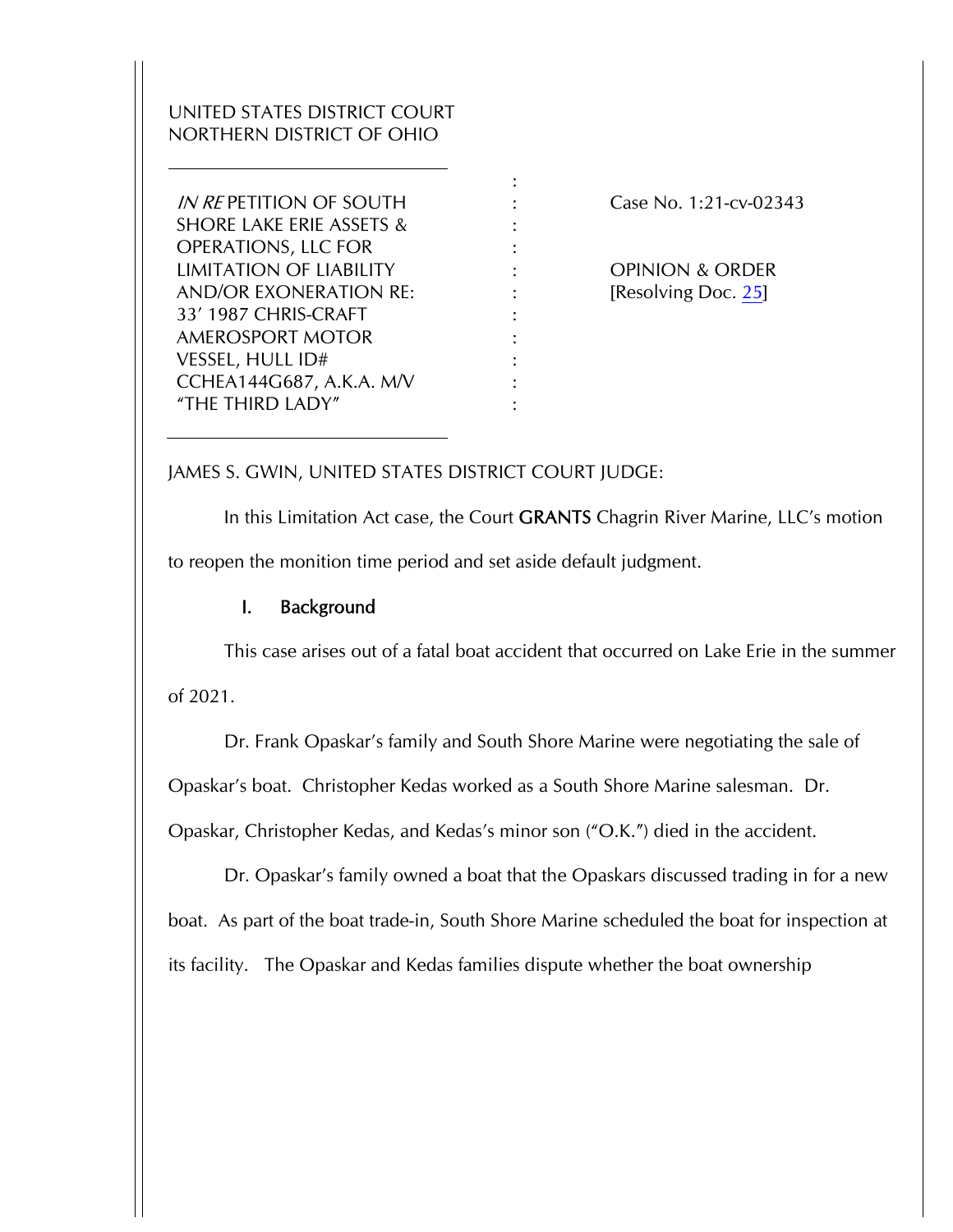Case No. 1:21-cv-02343 GWIN, J.

transferred before the accident, or whether the boat ownership transfer was subject to the inspection and further negotiation.<sup>1</sup>

### II. South Shore Marine's Limitation Act Petition

South Shore Marine filed a Limitation Act petition seeking exoneration from or limitation of liability for injuries caused by the boat accident.<sup>2</sup> This Court accepted South Shore Marine's Ad Interim Stipulation for Value of \$20,000, granted a stay of all lawsuits related to the accident other than the Rule D Action, and ordered South Shore Marine to provide notice of its petition.<sup>3</sup> The Court established a February 21. 2022, deadline for filing claims.4

Although South Shore Marine published notice in the Cleveland Plain Dealer,

Chagrin River received no direct notice of the monition period.<sup>5</sup>

On March 21, 2022, South Shore Marine filed a default judgment application

against absent parties and the clerk entered the default.<sup>6</sup>

Chagrin River now moves this Court to reopen the monition period and set aside

default judgment. South Shore Marine opposes.

## III. Discussion

Both Federal Civil Procedure Supplemental Rule F (which governs Limitation Act petitions) and Sixth Circuit precedent supply authority for allowing late claims.

<sup>&</sup>lt;sup>1</sup> In a separate, earlier-filed action ("the Rule D Action"), Gail Opaskar—the wife of the late Dr. Frank Opaskar and the South Shore Marine boat dealership are litigating the ownership issue. Opaskar v. 33' 1987 Chris-Craft Amerosport Motor Vessel et al., No. 21-cv-01710 (N.D. Ohio).

<sup>&</sup>lt;sup>2</sup> Complaint, South Shore Lake Erie Assets & Operations, LLC v. 33' 1987 Chris-Craft Amerosport Motor Vessel, No. 21-cv-02343 (N.D. Ohio Dec. 15, 2021), ECF. No. 1 [hereinafter "South Shore Marine Complaint"]. 3

 $^3$  Order, South Shore Lake Erie Assets & Operations, LLC v. 33' 1987 Chris-Craft Amerosport Motor Vessel, No. 21-cv-02343 (N.D. Ohio Jan. 12, 2022), ECF No. 9. 4

 $4$  Doc. 4-3.

<sup>5</sup> Doc. 25-1 at 4.

<sup>6</sup> Doc. 23.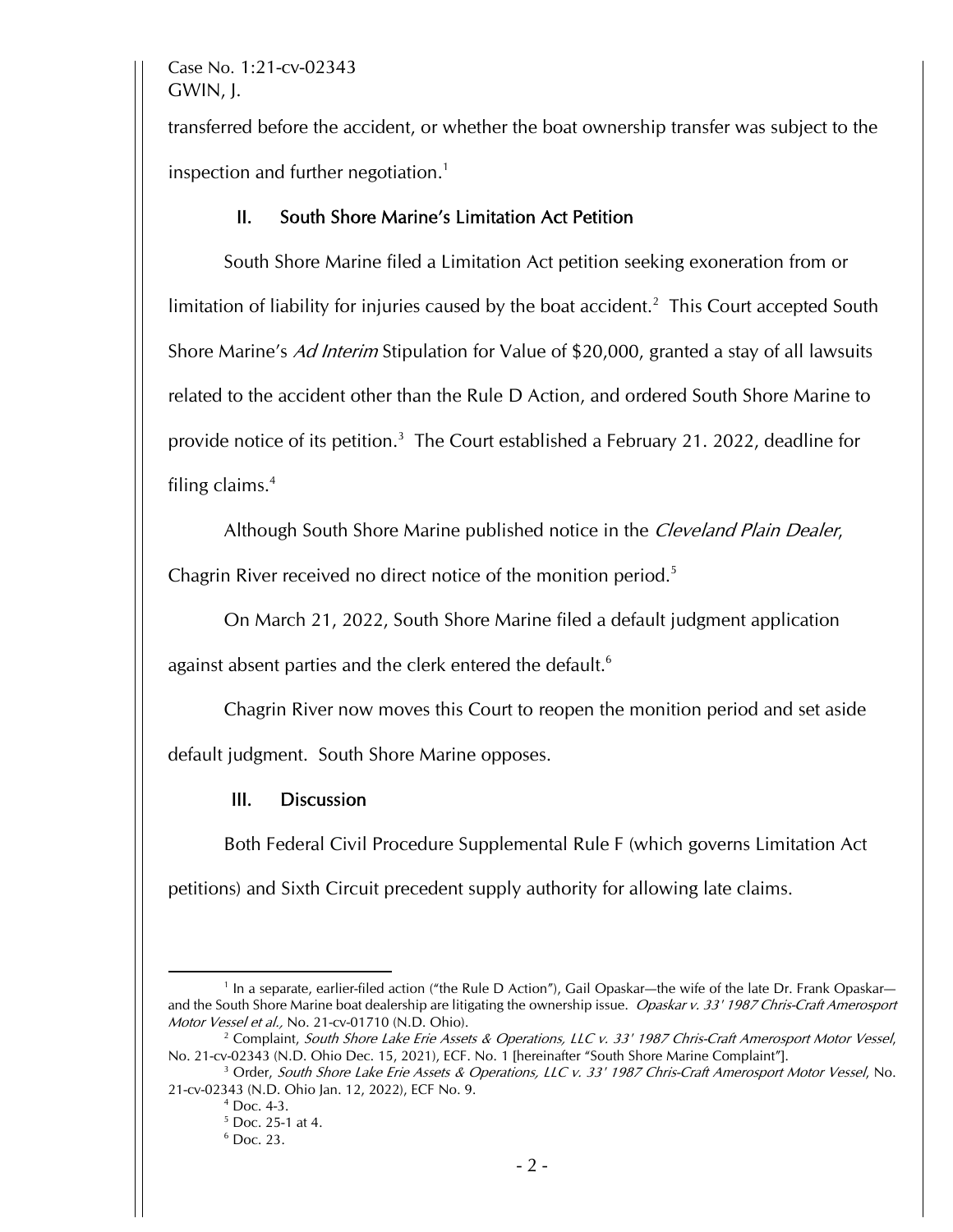Case No. 1:21-cv-02343 GWIN, J.

Rule F only requires the petitioner to mail notice to "every person known to have made any claim," but also says that: "For cause shown, the court may enlarge the time within which claims may be filed."

And in *Jappinen v. Canada S.S. Lines, Ltd.*,<sup>7</sup> the Sixth Circuit permitted a late claim where a claimant "had no knowledge of the order of limitation."<sup>8</sup> Relying on a treatise, that Court explained: "So long as the limitation proceeding is pending and undetermined, and the rights of the parties are not adversely affected, the court will freely grant permission to file late claims, upon an affidavit reciting the reason for the failure to file within the time limited."9

Here, Chagrin River meets that low bar.

First, this case remains at a pre-merits stage. The Court recently denied motions to dismiss and will soon consider whether a stay pending the outcome of the Rule D action is necessary.<sup>10</sup> Four entities have filed claims against South Shore Marine; the Court finds that one additional claim will not result in prejudice or delay of any kind.

Second, Chagrin River's lack of direct notice, despite being named as an interested party in a July 9, 2021, letter South Shore Marine received, justifies allowing the filing of a late Rule F claim.<sup>11</sup>

Third, the Court rejects South Shore Marine's argument that Chagrin River forfeited its right to file a claim in this case by failing to sue South Shore Marine in state court.

<sup>7</sup> 417 F.2d 189 (6th Cir. 1969).

<sup>&</sup>lt;sup>8</sup> Id. at 190; see also Alter Barge Line, Inc. v. Consol. Grain & Barge Co., 272 F.3d 396, 397 (7th Cir. 2001) ("[T]he 'cause' required in this [admiralty] context is minimal; an explanation rather than a justification for the delay will suffice.").  $\frac{9}{10}$ 

<sup>10</sup> Doc. 24.

<sup>&</sup>lt;sup>11</sup> Doc. 28-1. The Court notes that Chagrin River Marine acknowledges that it mistakenly alleged that South Shore Marine was a co-defendant in parallel state litigation. Doc. 28 at 2.